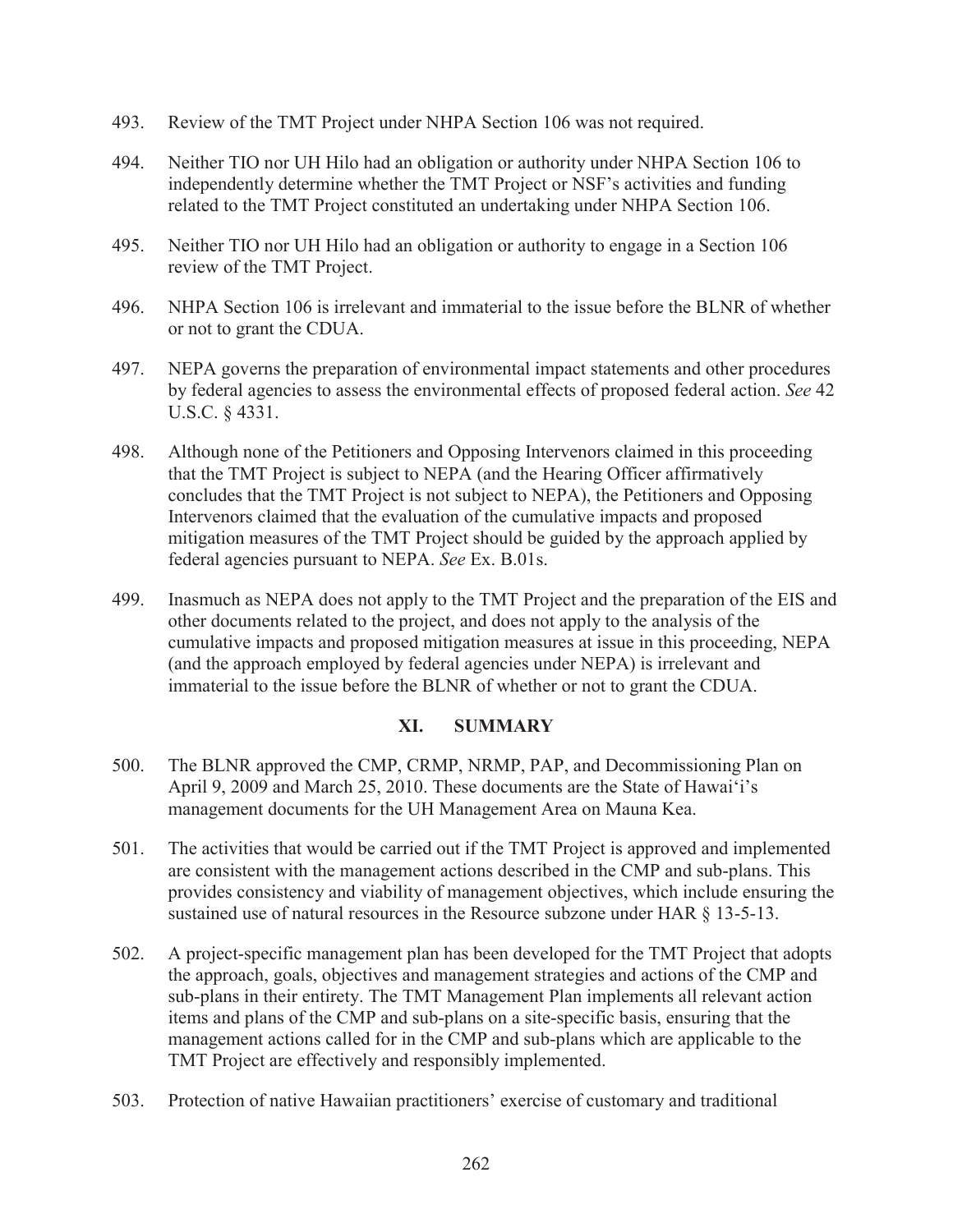practices on the summit area of Mauna Kea and within the area covered by the CDUA can be accomplished through:

- ¾ Implementation of a Cultural and Natural Resources Training Program that will require all construction managers, contractors, supervisors, construction workers, and TMT staff to be trained annually regarding the potential impact to cultural and archaeological resources and measures to prevent such impact;
- $\triangleright$  Development and implementation of an Archaeological Monitoring Plan that will be submitted to SHPD for review and approval. Such plan shall provide for the employment of an archaeologist during the construction of the TMT Project who shall be on site during construction to insure minimal disturbance to any native Hawaiian cultural sites, practices and access to historical and cultural resources;
- $\triangleright$  Development and implementation of an Archaeological Mitigation Plan pursuant to HAR  $\S$  13-284-8(a)(2). Such plan will be developed in consultation with native Hawaiian organizations, including the Office of Hawaiian Affairs;
- $\triangleright$  Employment of a cultural resource specialist to work in conjunction with the archaeological monitor at all times and in all places or situations where on-site archaeological monitoring is required;
- $\triangleright$  Regular consultation with Kahu Ku Mauna and other community groups regarding cultural resources;
- $\triangleright$  Development of exhibits regarding cultural, natural, and historic resources in coordination with OMKM and 'Imiloa that could be used at the Mauna Kea VIS, 'Imiloa, TMT facilities, and other appropriate locations; and
- $\triangleright$  Reduced TMT Observatory operations to minimize daytime activities on up to four days per year in observance of native Hawaiian cultural practices.
- 504. The protection of the natural resources of the Mauna Kea summit and the area covered by the application for the CDUP can be accomplished through:
	- ¾ Implementation of a Cultural and Natural Resources Training Program that will require all construction managers, contractors, supervisors, construction workers, and TMT staff to be trained annually regarding the potential impact to cultural and archaeological resources and the measures to prevent such impact;
	- ¾ Development and implementation of an Invasive Species Prevention and Control Program which will ensure: (1) all material shipments will be repacked off of the proposed TMT Project site so that only essential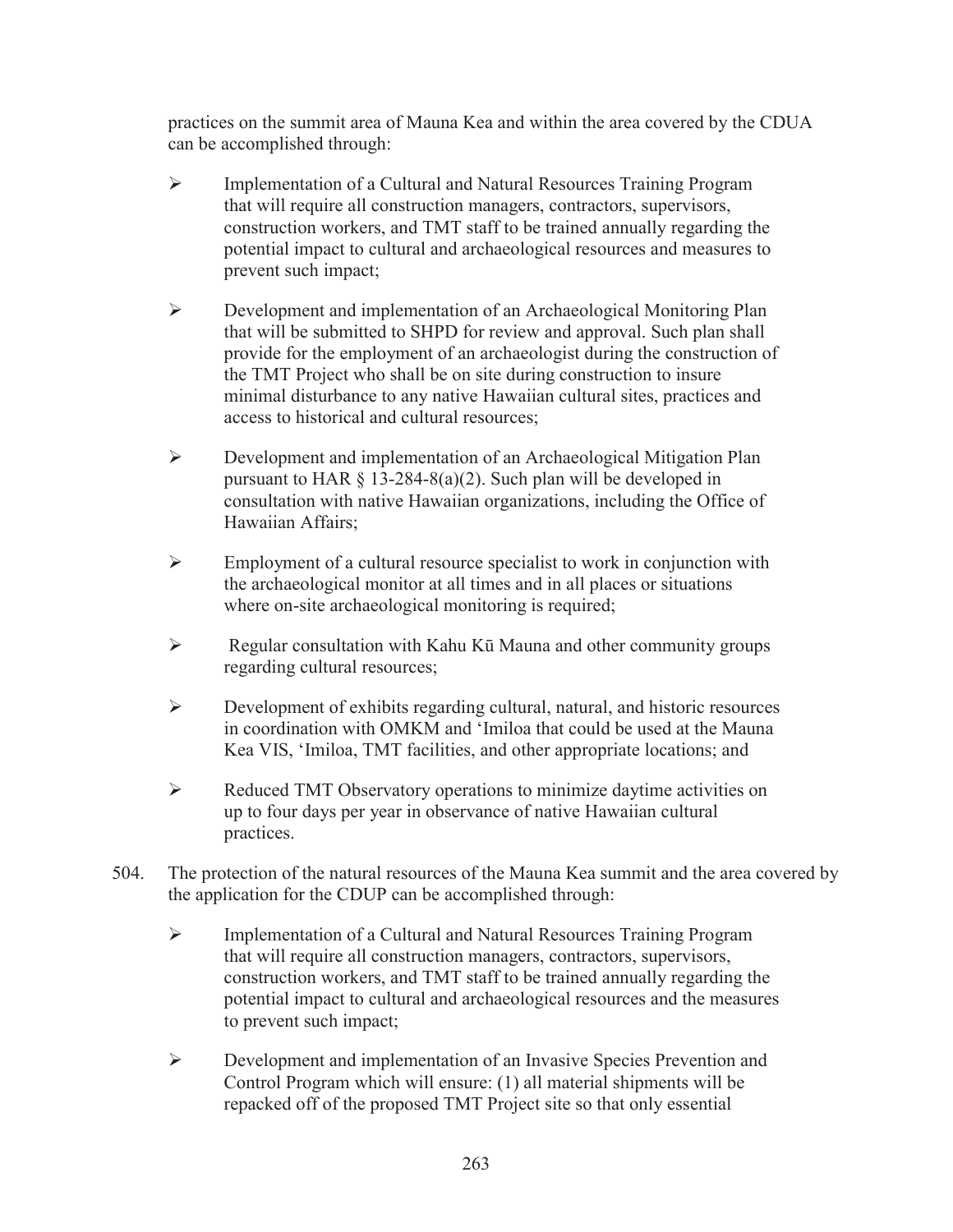packing material is used for final transportation to the TMT Project site; (2) the washing and cleaning of all materials, clothing, construction vehicles, and heavy equipment off of the TMT Project site; (3) inspection of construction materials, equipment, crates, and containers and packing materials by a full-time trained biologist selected by OMKM and approved by the DLNR to assure no invasive plants or animals are introduced to the Mauna Kea summit areas; (4) weekly monitoring of the TMT Project sites by a trained biologist for the presence of invasive species; and (5) implementation of control measures by a trained biologist selected by OMKM and approved by the DLNR;

- ¾ Monitoring of arthropods in the area of the TMT Access Way prior to, during, and for two years after construction of the Access Way;
- ¾ Implementation of a Ride-Sharing Program that will limit vehicle trips to the summit, thus reducing the amount of dust generated along the unpaved sections of the Mauna Kea Access Road and TMT Access Way;
- $\triangleright$  Development of exhibits regarding cultural, natural, and historic resources in coordination with OMKM and 'Imiloa that could be used at the Mauna Kea VIS, 'Imiloa, TMT facilities, and other appropriate locations;
- ¾ Procurement of a National Pollutant Discharge Elimination System permit prior to the start of construction of the TMT Project from the State of Hawai'i Department of Health;
- $\triangleright$  Implementation and coordination of the applicable provisions of the CRMP as related to the TMT construction and operation; and
- $\triangleright$  Implementation and coordination of the applicable provisions of the PAP as related to the TMT construction and operation.
- 505. The TMT Management Plan, Archaeological Monitoring Plan, Construction Plan, Historical and Archaeological Site Plan, Arthropod Access Way Monitoring Plan, and all other existing plans and agreements designed to protect the natural and cultural resources of Mauna Kea shall be complied with by the permittee.
- 506. Based upon the evidence and testimony presented in this contested case hearing, and the files and records herein, UH Hilo has proven by a preponderance of the evidence that it meets the requirements for the granting of the CDUA for the TMT Project. HAR § 13-5- 30(c).
- 507. The proposed land use meets the criteria for issuance of a CDUP.
- 508. The proposed land use reasonably protects identified native Hawaiian rights and practices.
- 509. Provided that the special conditions discussed above and as set forth below, and the